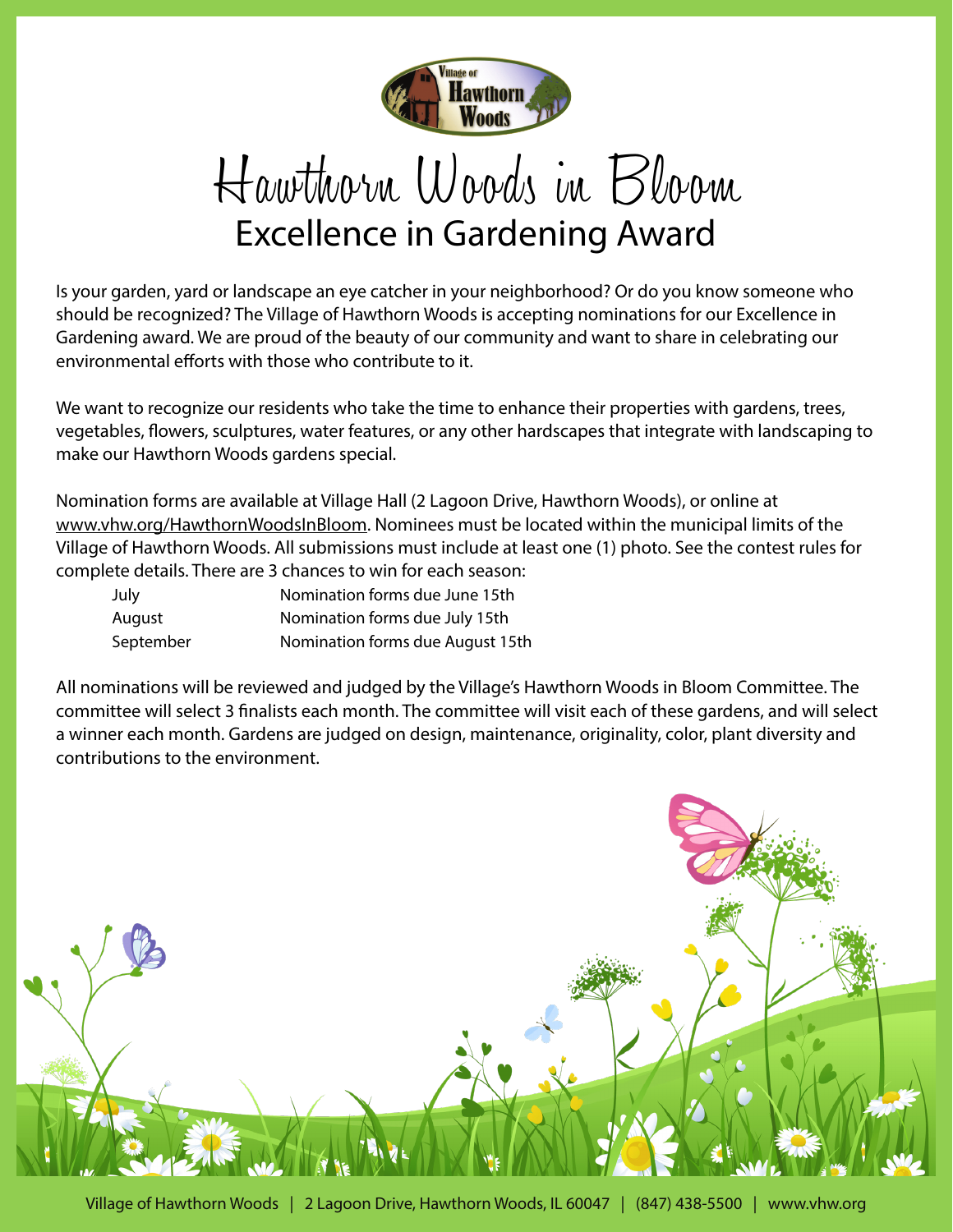

## Hawthorn Woods in Bloom **Excellence in Gardening Nomination Form**

| Date Submitted: ______ /______/_______                                 |                                |                        |  |
|------------------------------------------------------------------------|--------------------------------|------------------------|--|
| For consideration for award period (please select one):<br>$\Box$ July | $\Box$ August $\Box$ September |                        |  |
| Nominee Information:                                                   |                                |                        |  |
|                                                                        |                                |                        |  |
|                                                                        |                                |                        |  |
|                                                                        |                                |                        |  |
| Phone:                                                                 |                                |                        |  |
| Email:                                                                 |                                |                        |  |
| Description of landscaping or garden features:                         |                                |                        |  |
| What makes this property award winning?                                |                                |                        |  |
|                                                                        |                                |                        |  |
|                                                                        |                                |                        |  |
|                                                                        |                                |                        |  |
| Nomination submitted by:<br>Name:                                      |                                |                        |  |
| Phone:                                                                 |                                |                        |  |
| Email:                                                                 |                                |                        |  |
|                                                                        |                                |                        |  |
| Submit this form:                                                      |                                |                        |  |
| Mail / In-Person:<br>Village of Hawthorn Woods<br>Attn: Brian Sullivan | Email:<br>bsullivan@vhw.org    | Fax:<br>(847) 847-3532 |  |

2 Lagoon Drive

Hawthorn Woods, IL 60047